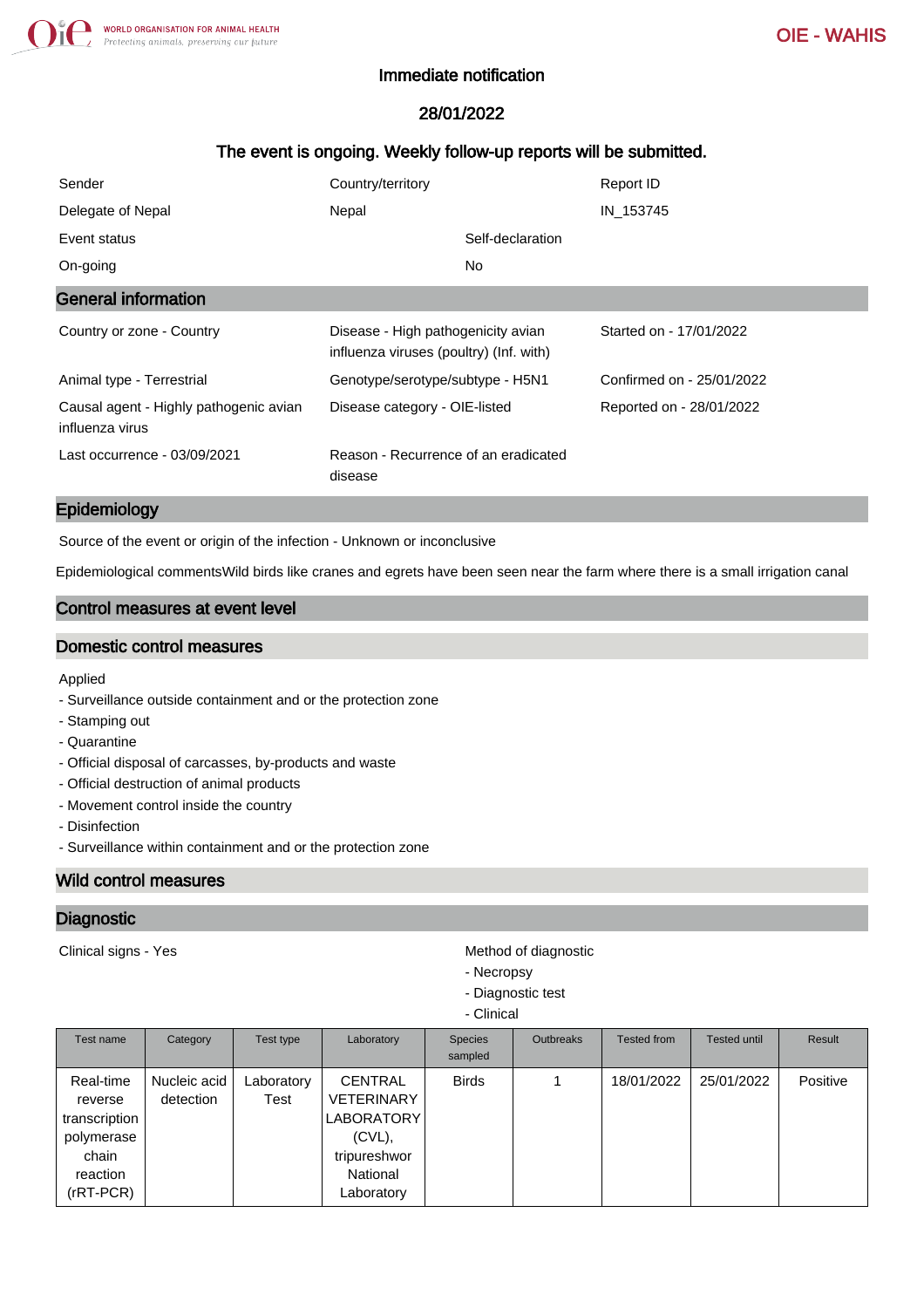## Quantitative data summary

### Measuring unit - Animal

| <b>Species</b> | Type       | Susceptible | Cases | <b>Deaths</b> | Killed and<br>disposed of | Slaughtered | Vaccinated | Outbreak<br>morbidity    | Outbreak<br>mortality |
|----------------|------------|-------------|-------|---------------|---------------------------|-------------|------------|--------------------------|-----------------------|
| <b>Birds</b>   | <b>New</b> | 5160        | 3510  | 3510          | 1650                      | 0           | 0          | $\overline{\phantom{0}}$ |                       |
| <b>Birds</b>   | Total      | 5160        | 3510  | 3510          | 1650                      | 0           | 0          | $\overline{\phantom{0}}$ |                       |
| All species    | <b>New</b> | 5160        | 3510  | 3510          | 1650                      | 0           | 0          | -                        |                       |
| All species    | Total      | 5160        | 3510  | 3510          | 1650                      | 0           | 0          | $\overline{\phantom{0}}$ |                       |

# **Outbreaks**

# ob\_96222-Gramthan-1, Khuniyakatta, Morang

| Started on - 17/01/2022                | First administrative division - East           | Detailled characterization - -                  |
|----------------------------------------|------------------------------------------------|-------------------------------------------------|
| Second administrative division - Koshi | Epidemiological unit - Farm                    | Geographic coordinates -<br>26.521401,87.310642 |
| Third administrative division - Morang | Location - Gramthan-1, Khuniyakatta,<br>Morang |                                                 |

Description of the affected populationCommercial layers 70 weeks and 32 weeks old

| <b>Species</b> | <b>Type</b> | Measuring unit | Susceptible | Cases | <b>Deaths</b> | Killed and<br>disposed of | Slaughtered | Vaccinated |
|----------------|-------------|----------------|-------------|-------|---------------|---------------------------|-------------|------------|
| <b>Birds</b>   | <b>New</b>  | Animal         | 5160        | 3510  | 3510          | 1650                      |             |            |
| <b>Birds</b>   | Total       | Animal         | 5160        | 3510  | 3510          | 1650                      | 0           |            |
| All species    | <b>New</b>  | Animal         | 5160        | 3510  | 3510          | 1650                      | 0           |            |
| All species    | Total       | Animal         | 5160        | 3510  | 3510          | 1650                      | 0           |            |